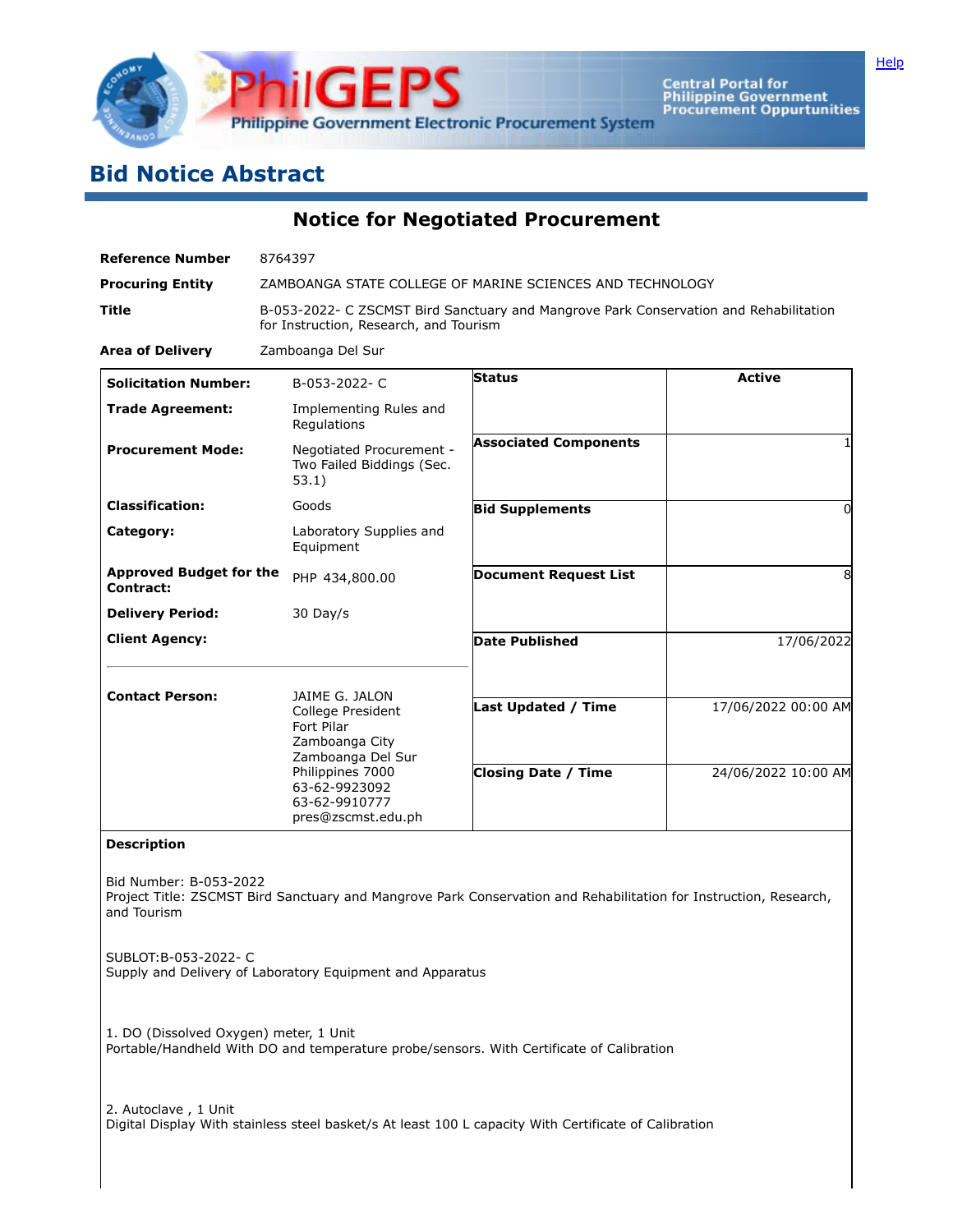3 Phosphate checker set with reagents, 1 Unit

4 1-L Sampling Bottles plastic 10 Pcs

5 1-L media Bottle Glass,Round Screw-capped mouth 6 Pcs

6 500-mL media bottle, 6 Pcs Glass, round Screw-capped mouth, color: amber

7 100-mL media bottle , 20 Pcs Glass, round Screw-capped, 20 PCS

8 10-mL pipette Glass, Class A, 24 PCS 24 Pcs

9 1-mL pippette Glass, Class A, 24 PCS 24 Pcs

10 20-mL Screw-capped culture tubes 16x150 mm, Glass Autoclavable, 120 PCS

11 Test tube/Culture tube holder/Rack Plastic, rectangular with at least 5x10 holes Can hold 16mm test tubes/culture tubes., 4 PCS 4 Pcs

12 Durham tubes Approx. 2 inches or 50 mm in length, 250 PCS 250 Pcs

13 Dessicator Glass with at least 300 mm mouth diameter, 1 PCS 1 Pc

14 wire loop (for Microbiological applications) metallic with Aluminum handle 8 inches length, 12 PCS 12 Pcs

TERMS AND CONDITIONS:

1. All entries must be legibly filled out.

2. Delivery period shall be thirty (30) calendar days upon receipt of notice to proceed.

3. One (1) year warranty.

4. Price validity shall be for a period of one hundred twenty (120) calendar days.

------------------------------------------------------------------------------------------------------------

We would like to invite you to submit your best quotation for the above-mentioned project. The bid process is to be done through NEGOTIATED PROCUREMENT (TWO-FAILED BIDIDNG)

Below are the schedules. Attached also are details of the project as posted and a quotation form:

Pre-Bid Conference

Date: June 21, 2022 Time: 2:00 P.M. Address: ZSCMST, BAC Office G/F, Supply Building, Fort Pilar, Zamboanga City

Googlemeet Link: https://meet.google.com/mus-qhqt-gsz

Deadline for Submission of Quotation